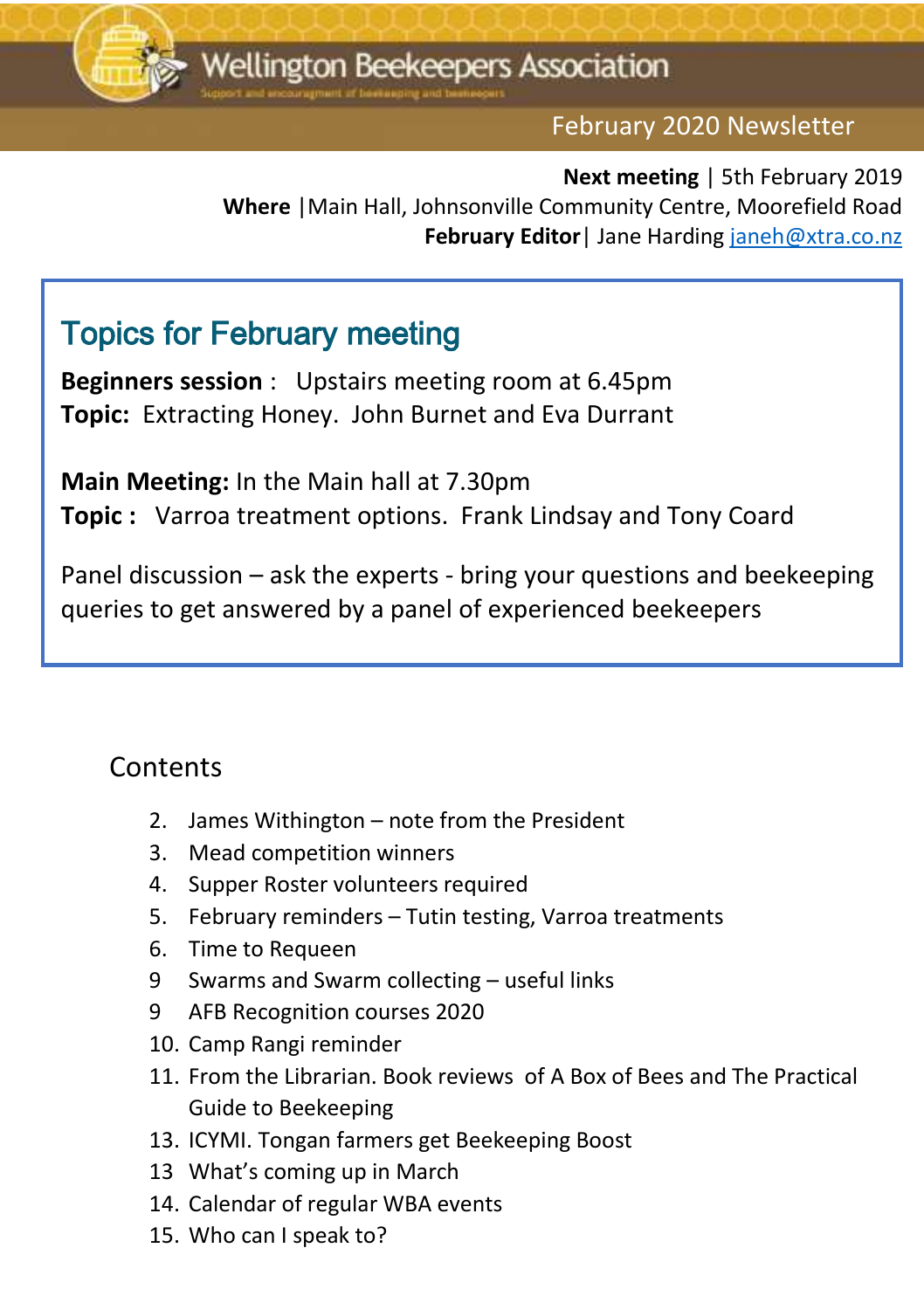## <u>december 2016 newsletter</u> James Withington – note from the President

Well it appears that summer has finally arrived in Wellington, with some more settled warmer weather. Although the honey flow commenced quite late this season it suddenly went gang busters in early January with everything appearing to bloom at once. It was amazing to see the volume of nectar coming in on some days which caught a number of members by surprise causing them to quickly assemble additional boxes and frames for their hives.

Now we move into the fun but sticky part of the season with the joys of honey extracting occurring. Just a reminder that the club does have honey extractors for hire to assist you and John Burnet takes care of the bookings for these (Ph: 0274379062). Due to the demand for these please consider booking them for a mid-week extraction otherwise you may have to wait several weekends before they become available. Also remember to completely clean them before returning them to John for the next person to use. John will provide you instructions on how to clean them. If you intended to give away or sell your honey a reminder that any honey extracted from the hives post 31 December needs to be tutin tested and John will speak about this at the next meeting, as he coordinates the sampling with the laboratory.

There are still reports of swarms occurring throughout the region so for those of you looking to expand your hives number please ensure that you have placed your name and a contact phone number on the swarm list.

There has been quite a bit of interest in people wishing to join the beekeepers club over the summer period. They have cordially been invited to attend the next club meeting is Wednesday 5 February 2020. If you see someone looking lost or unsure of being at the meeting please take the time to introduce yourself and make them feel welcome. We have all been through this process and remember how welcoming previous members have been to us. I look forward to seeing you and hearing of your stories from over the honey flow.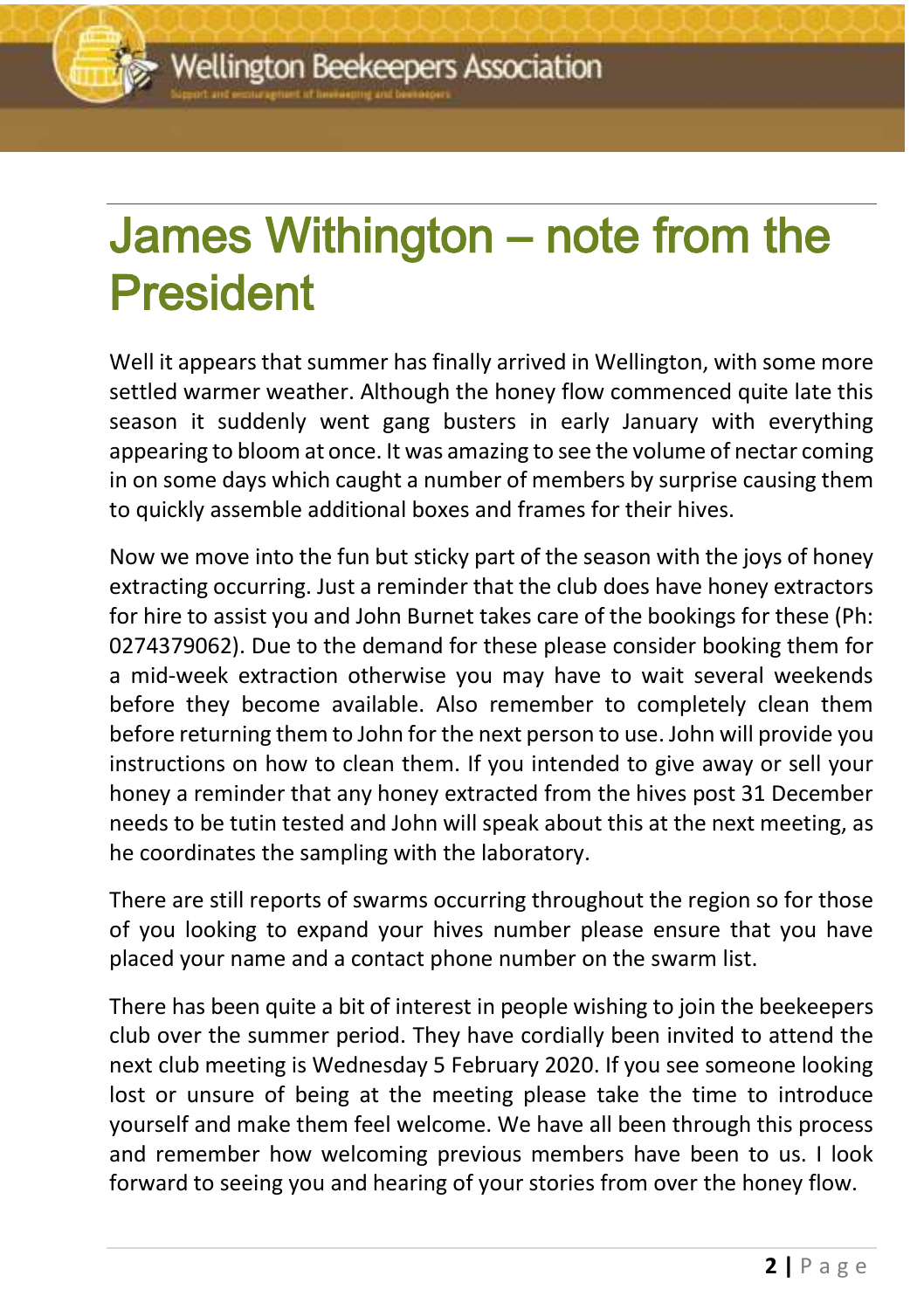

### <u>december 2016 newsletter</u> Mead Competition Results

A large number of entries were submitted for the annual Mead Competition held at the December meeting. All four competition categories were represented, with the majority of entries in the sweet category. Our judge this year was Tony Walsworth, who has many years experience at making and judging mead, melomels and metheglins. The overall winner this year was once again Alwyn Courtenay.



*Alwyn Courtenay being presented with the Mead Cup by Tony Walsworth*

I asked Tony for his comments on the competition entries this year:

"We had a great time judging the entries and whilst there was a wide variance of quality there were a few entries that clearly stood out from the rest. The main ingredient of a good mead is time and many of the poorer entries were simply not finished and tasted yeasty or syrupy."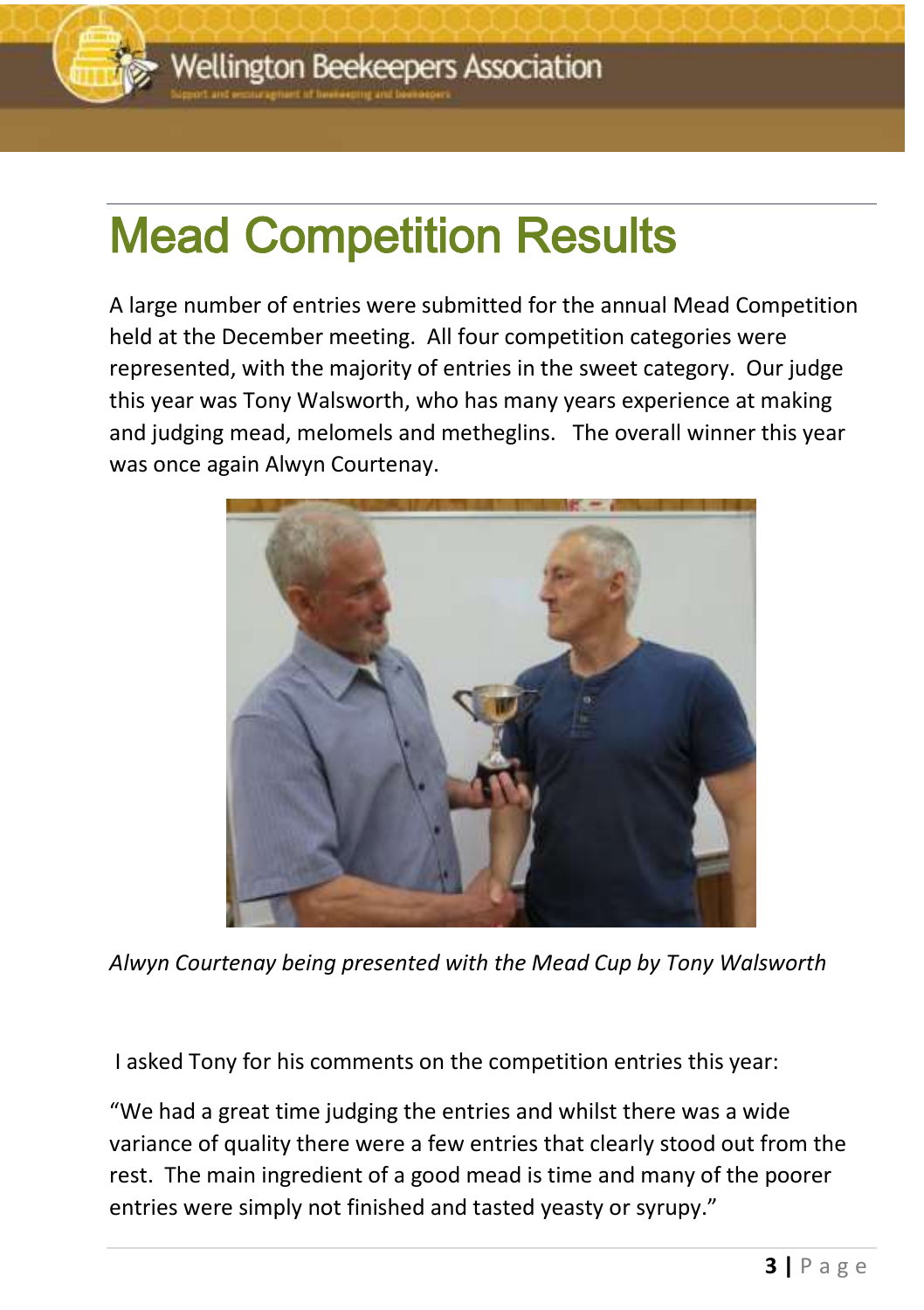Tony encourages everyone to keep trying and offers the following tips to get a good mead result:

- Start early and rack several times when fermentation is complete.
- Test your alcohol potential at the outset and then brew until 2-3% remains for a sweet mead or 1% for a dry mead.
- Beware of sulphation! This makes mead smell like used babies' nappies! In the first few days of fermentation when the yeast is multiplying it needs oxygen. Insufficient oxygen in the must means the yeast excretes sulphides along with carbon dioxide and this produces the foul smell. Sniff the airlock several times a day for the first week and if you smell nappies, pour the must back and forth between two clean buckets to oxygenate it. Then return the must to the brewing vessel with an airlock. You may have to do this several times.
- Be sure to pick a yeast that suits your alcohol and temperature ranges. There are several good mead yeasts available from brew shops.

## Supper Roster

Barbara, our super-organised supper supremo, is looking for some extra supper roster helpers, please. The tasks are not onerous, your chance to meet everyone in the club and you get to choose the biscuits….

Please see Barbara at one of the meetings and find a supper slot that you can fill.

Thanks in advance.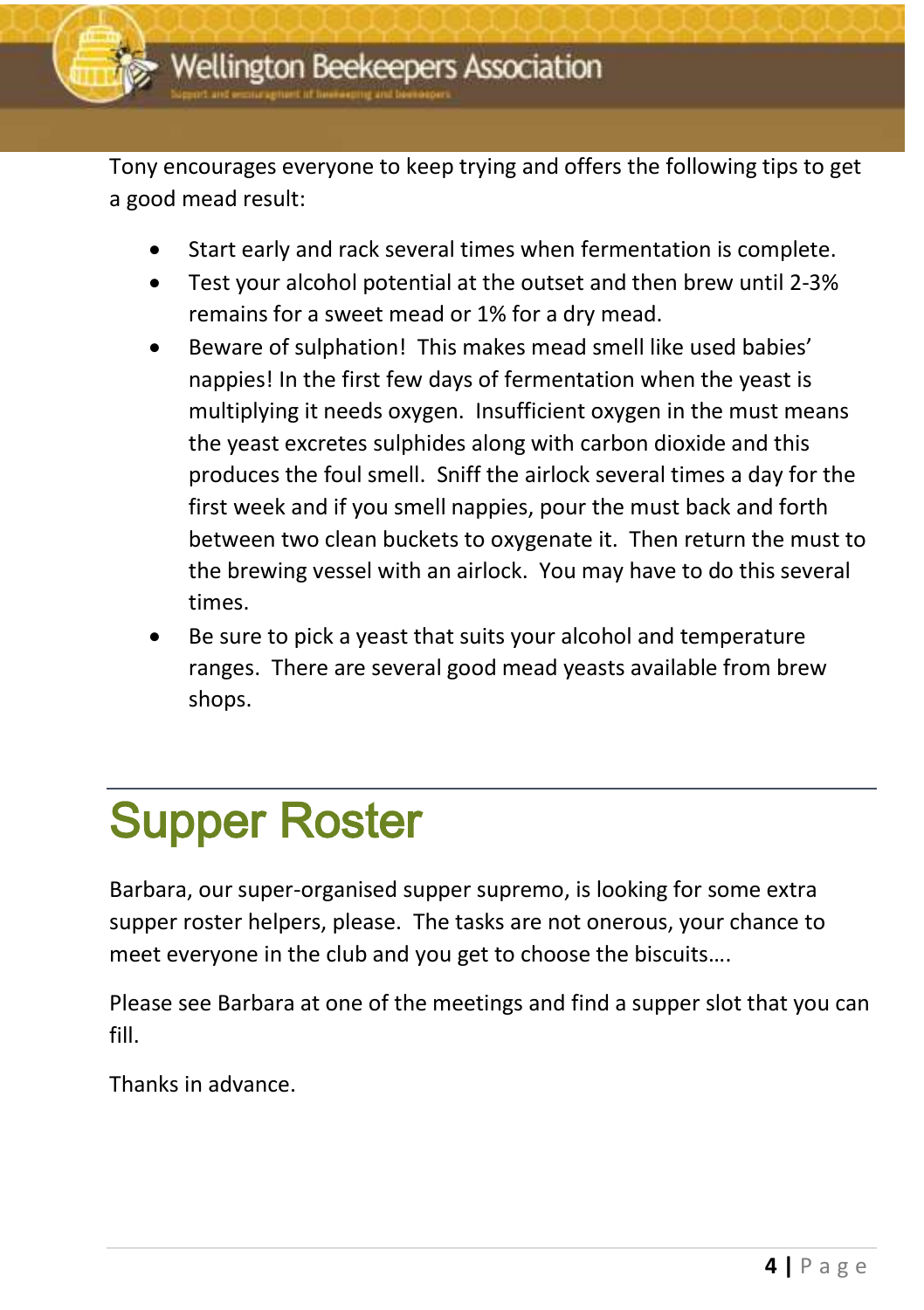# February Reminders

**Honey extraction** – contact the Treasurer, John Burnet, to book one of the club extractors. They're in demand at this time of year, so make sure you book well in advance of when you want one.

**Tutin Testing** – John Burnet will have tutin sample jars at the next three meetings for members to provide samples taken from honey harvested from 1 Jan. Over the next three months the Club will submit batches of 10 samples to Analytica Laboratories for composite testing. This composite submission process is the cheapest way (\$22 per sample) for members to confirm their honey does not contain tutin in excess of 0.7mg per kg of both honey (maximum allowable level).

**Varroa treatment –** For varroa treatment to be effective all members should ideally treat their hives at the same time to reduce risk of re-infection from neighbouring hives. The date 18 Feb is widely recognised as the optimum date for this season's treatment. There are several products available but some can only be used after honey for human consumption has been removed from the hives. The Treasurer will have a number of products available at the Feb meeting and we will discuss the advantages and disadvantages of each.

**The club encourages all members to treat for varroa at the same time to ensure maximum knockdown of varroa, so please try and apply your treatments on or as close to 18 February as possible**

<u>december 2016 newsletter</u>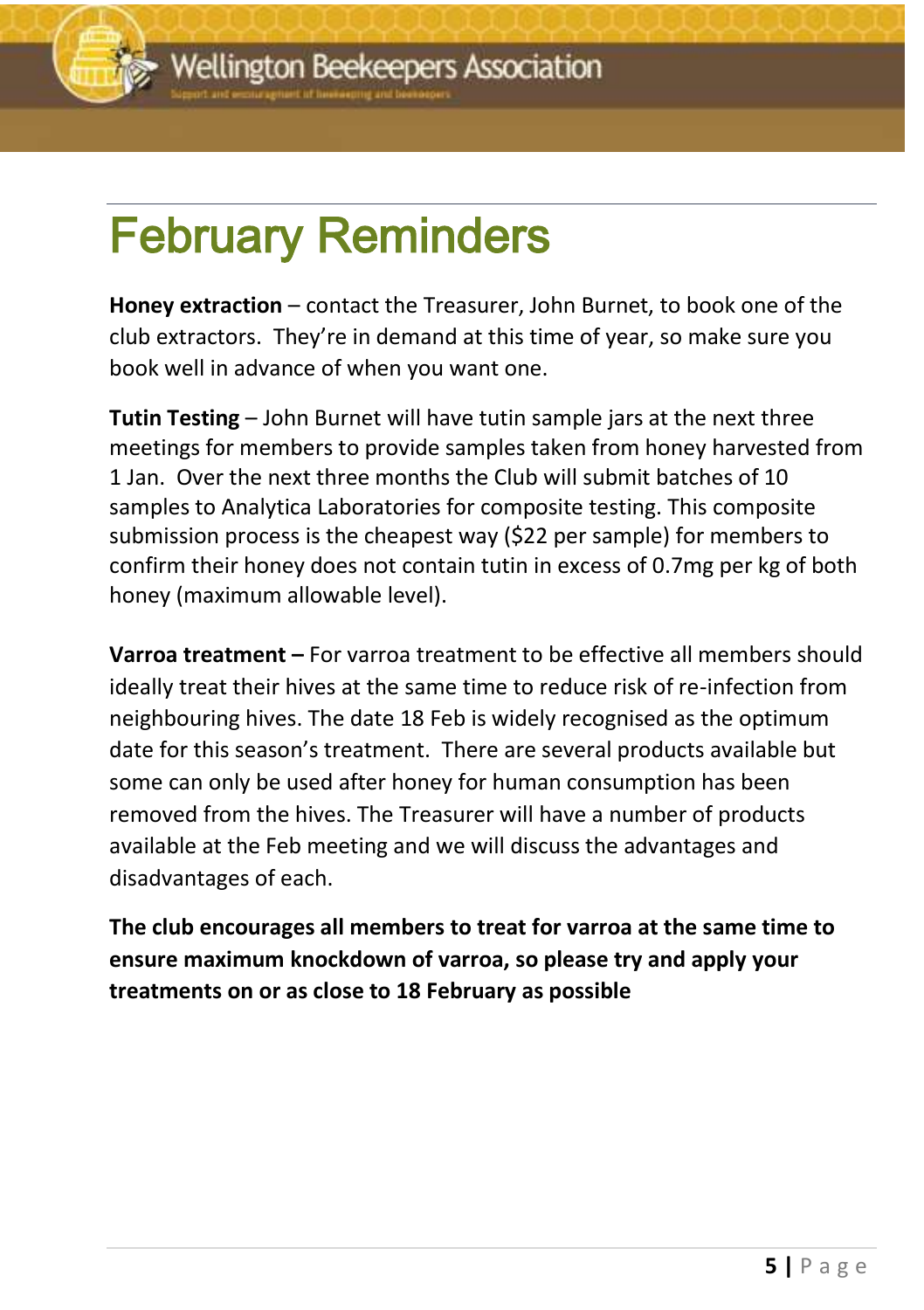## <u>december 2016 newsletter</u> TIME TO REQUEEN – Words of wisdom from Frank Lindsay

I like collecting swarms but lately I have noticed that the bees in some of the swarms I have collected that are a mix of yellow and dark coloured bees. I.E. Italian hybrids and Carniolan crosses. Now I don't mind either type of bee provided I can go into the garden, gently lift the roof and hive mat to take a peak at what's going one, without the use of smoke or a suit.

However, these hybrids don't like being disturbed and one or two will come out at you and sting as soon as you lift the roof, even to feed them.

If your bees swarmed this season and the next generation produced are like this or you have to use excessive smoke to control your bees, consider requeening your colonies now while the flow is still going.

#### **Here's how to go about requeening a hive which has an active queen**.

- 1. Order a new queen. See below for links to reputable queen breeders.
- 2. Find and cage the existing queen (see below for some tips on finding an unmarked queen). Leave her caged for four to five days. I mostly use old queen cages and press two and a half jelly beans into the candy area and then cover the escape hole with tape. I then open the frames up a little and press the cage horizontally on a 45 degree angle down into the frames with the top grill of the cage exposed. This way, the bees can get access to the front of the cage and feed the queen. (Note: A queens can be caged for weeks if required provided the bees can look after them).
- 3. After four to five days, go through the hive and rub out any emergency queens cells produced. Also check and see if there are any eggs in the brood frames. There shouldn't be unless you have another queen in the hive.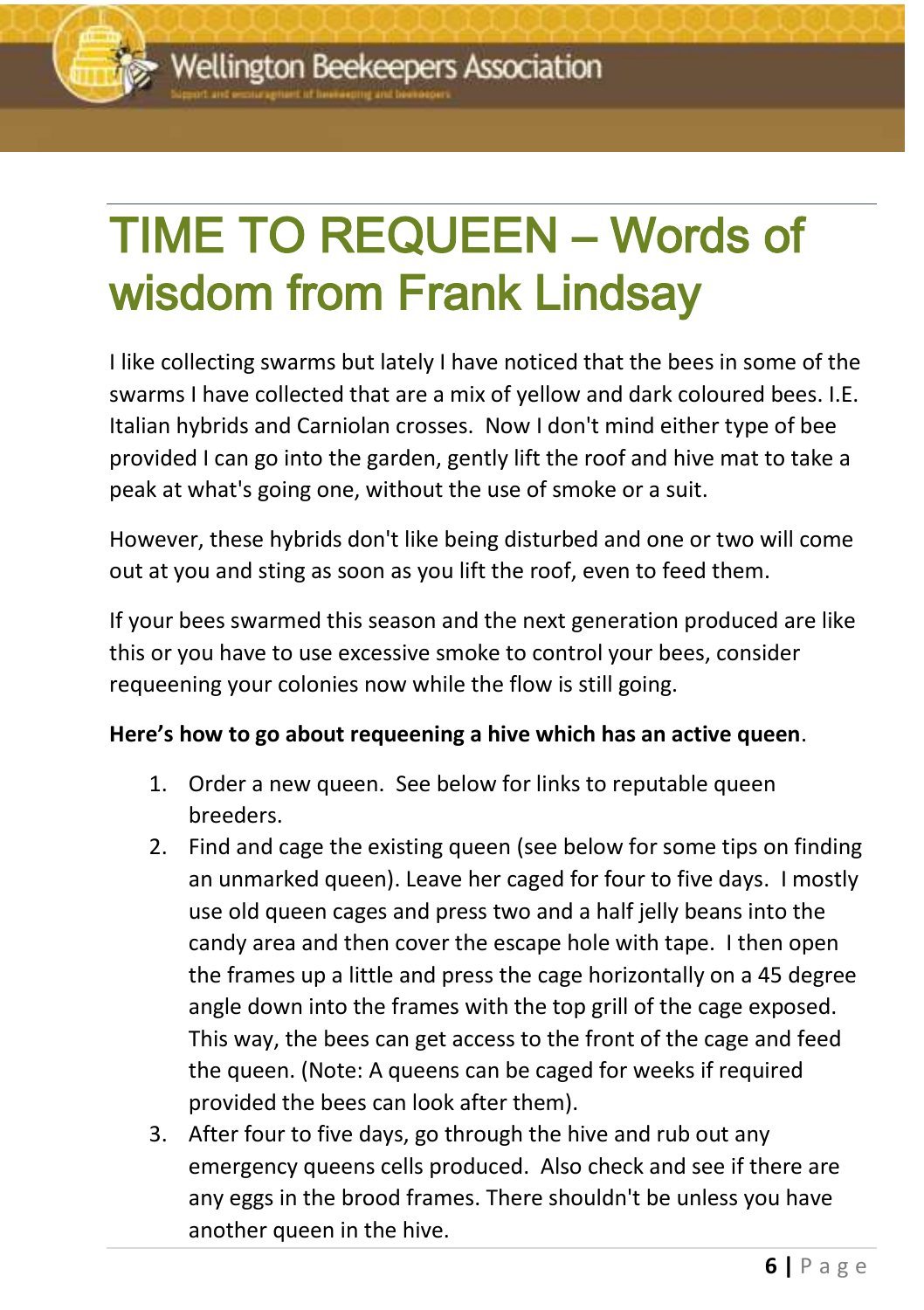

- 4. When your ordered queen arrives, remove the old caged queen and insert the new queen still in her cage into the same position and leave for three days for the bees in the cage to take on the hive scent. If you wish, you can make a three frame nuc and pop the old queen in this as insurance against the new queen not being accepted.
- 5. After three days cut out the tab and allow the queen to emerge from the cage naturally which could take another day or two. Don't disturb the hive for 10 days so the new queen gets established and is laying. (A new queen is not the mother of the hive until she is laying eggs).
- 6. On the twentieth day after caging the queen, all the old queen's brood will have emerged so it's a good idea to treat the hive for varroa as all the varroa will be on the bees and you can get a 96% or better kill with one vaporisation of Oxalic Acid or by putting in a strip. If you are going to use strip, remove the honey or isolate the honey by putting in a bee escape board above the brood nest and then remove it again after the treatment. (seven days).

**How to find the queen:** Here are some techniques you can use to help find the queen if you've never been able to spot your queen (particularly hard if she is unmarked)

- 1. Shake all the bees off the brood frames in the second super into the bottom super and place a queen excluder over the first super hopefully trapping the queen in the bottom super. Allow the hive to settle for a day or two before looking the queen.
- 2. Or, place a queen excluder between the first and second super and wait five days. The brood super with the eggs has the queen in it. Again check for emergency queen cells in the other super and rub them out. Remove this super and set it aside about a metre or two from the original hive position. Cover to prevent robbing and after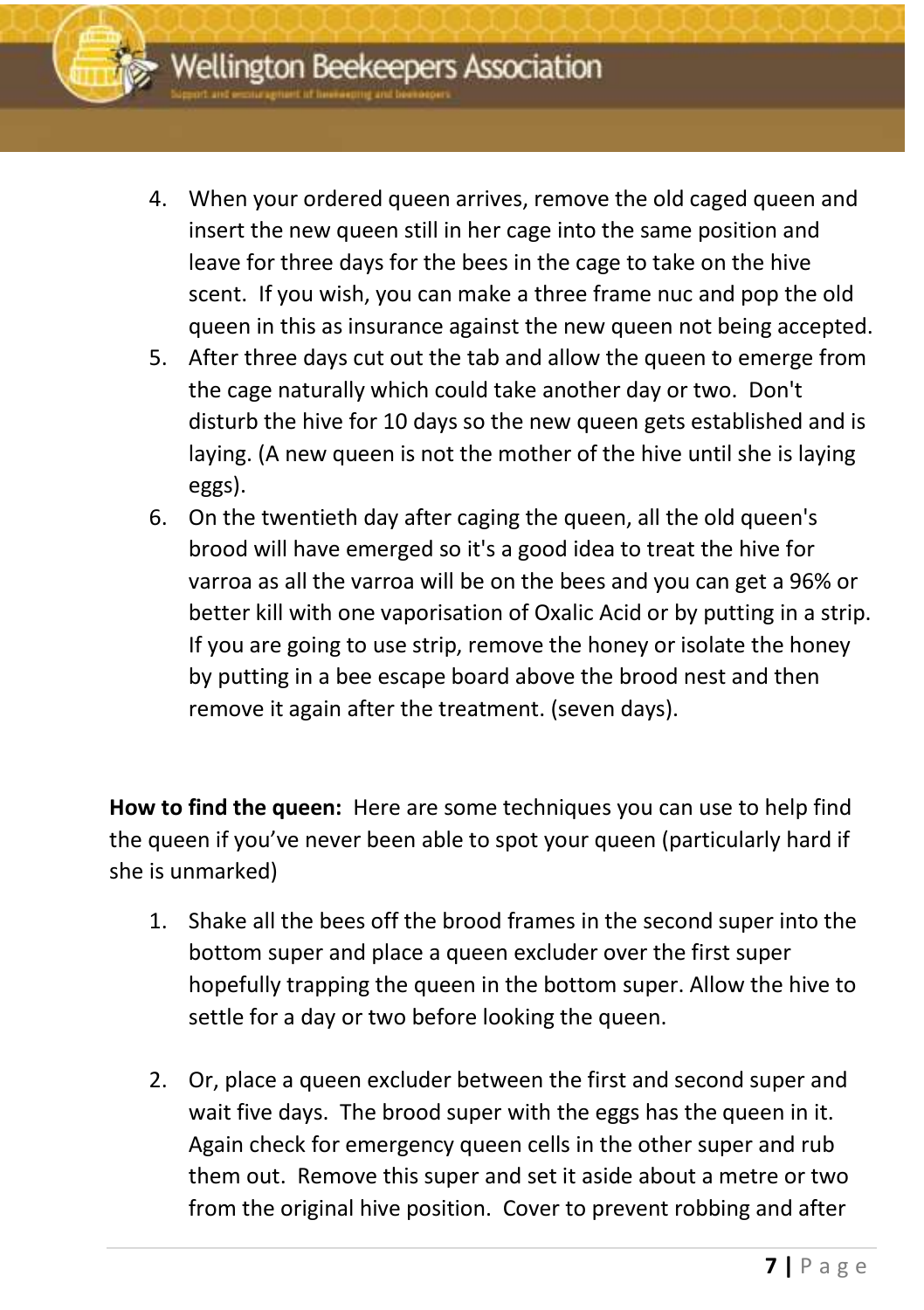

gone back to the original hive. If you've got a new queen at this about an hour, all the field bees that were in that super will have time, you could insert the new queen into the brood box of the original hive right away. Just make sure that the bees haven't made any emergency queen cells as when they emerge, they will kill your new queen

- 3. Once you've isolated the box with the queen in it, and set it aside for an hour, it's is a lot easier to go through that box looking for the old queen. Use as little smoke as possible as this could cause her to run and hide. She will generally be on a frame with eggs and emerging brood about the third frame in during the morning.
- 4. If you want to keep your old queen for any reason transfer her, and the frame she is on, into a nuc box and add a couple of frames of honey and a shake of bees from the now depleted brood super.

**Queen Breeders:** I have my preference as to who I purchase queens from that being Gary Jeffery, Westport but there are plenty of other queen producers in the lower North Island.

The Mason Boys, Bulls 027 864 0705

Kereru Queen Bees <kereruqueenbees@gmail.com>

Southern Sun Queen Bees : 027 248 9419, Gary@southernsun.co.nz

Gary Jeffery, WEST COAST PEDIGREE BEES LTD P.O.Box 55, Westport

Phone 03-789-7232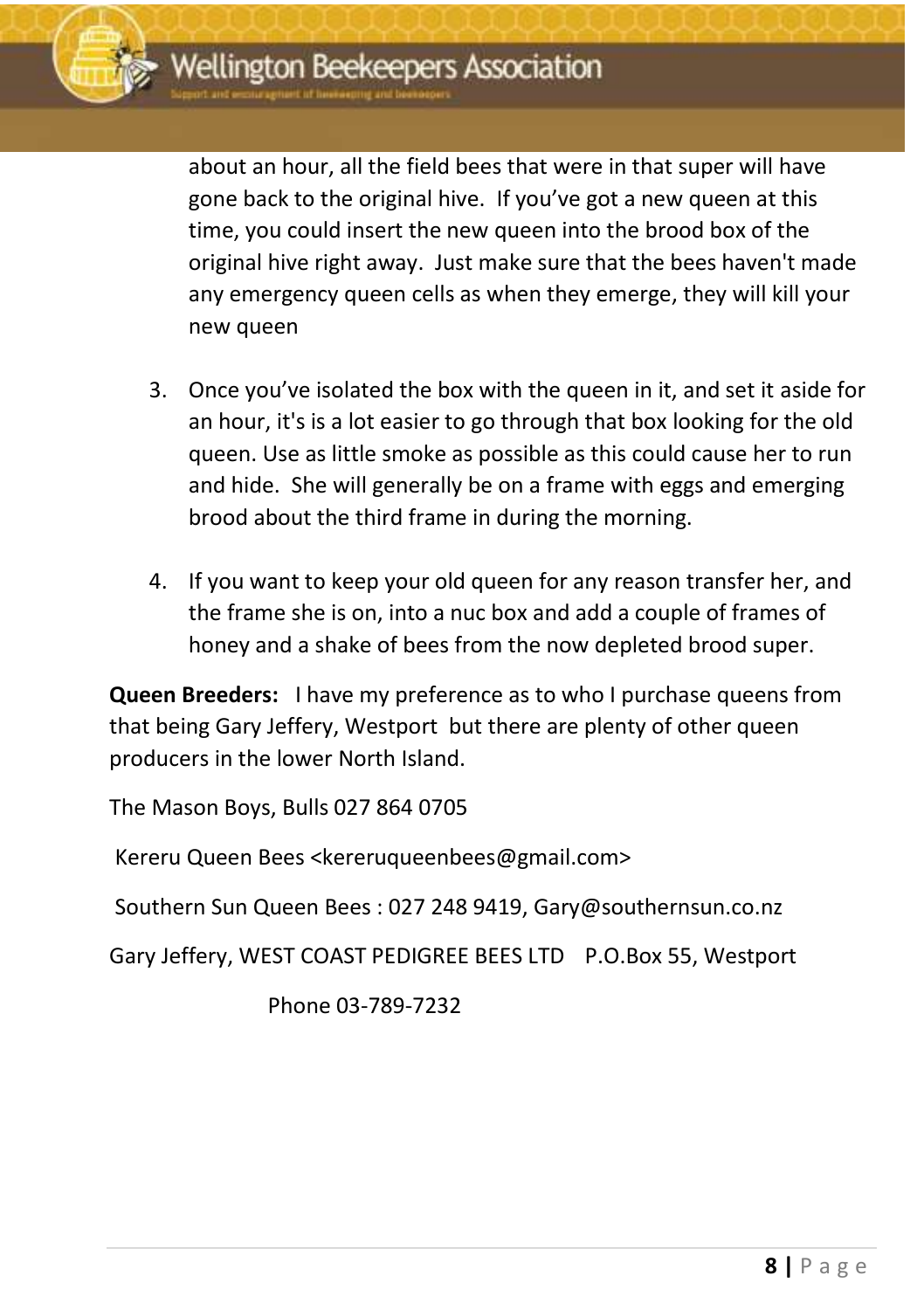

### <u>december 2016 newsletter</u> Swarms and Swarm Collecting

If you find a swarm and want it collected, you can log a request here: <https://www.beehive.org.nz/swarms/find-collector>

If you want to register as a swarm collector, go here: <https://www.beehive.org.nz/swarms/offer-to-collect>

If you want to receive swarms, register here: <https://www.beehive.org.nz/swarms/offer-to-receive>

# AFB Recognition Courses

The AFB Management Agency is once again offering courses around the country to beekeepers on recognising and eliminating AFB in their hives. The courses are for one day, cost \$100 and include a test at the end. Passing the test and being fully compliant with AFB Management Plan rules for 12 months allows a beekeeper to apply for a DECA (Disease Elimination Conformity Agreement) and conduct their own hive inspections for AFB.

You can register for a course [here.](https://afb.us12.list-manage.com/track/click?u=243d2c0e101a57a2d71a67e42&id=0e7d9e64a0&e=f7fb38068a) The next local course is in Lowe Hutt on 7 March.

And if you want to know more about the AFB Management Agency's plan for monitoring and auditing beekeepers and the enforcement actions they can undertake, you can read all about it in the AFB Management Agency'[s Operational](https://afb.org.nz/operational-plan-2020/)  [Plan](https://afb.org.nz/operational-plan-2020/)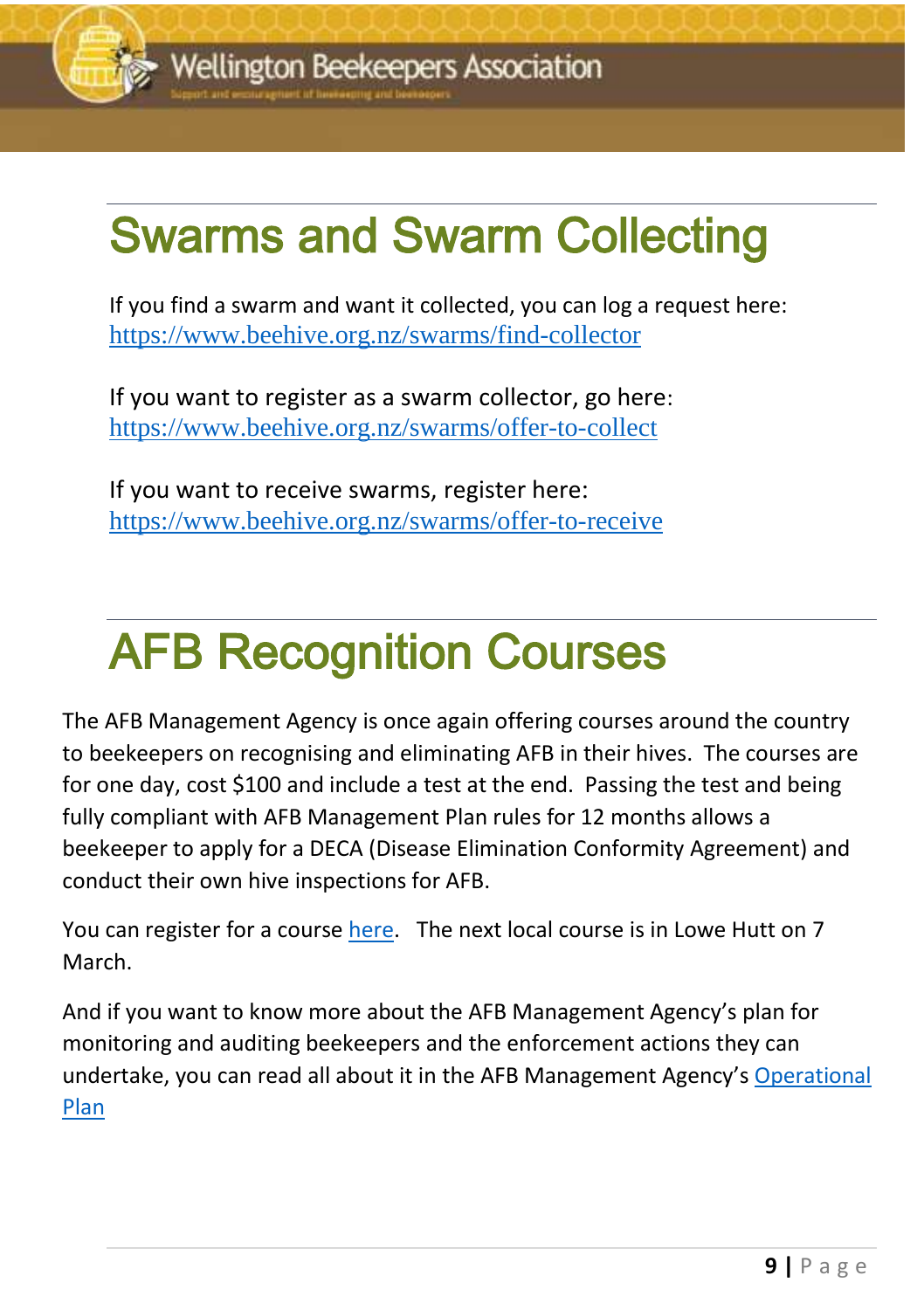

# Camp Rangi

You can still register for the Camp Rangi weekend camp from 21 -23 February. Entries are now being accepted from all beekeepers, you don't need to have 2 or more years' experience.

The Southern North Island Bee Group is again hosting a weekend camp for beekeepers at Camp Rangi Wood in the Totara Reserve, Pohangina Valley.



Camp Rangi is a wonderful opportunity to mingle with other beekeepers, learn lots of new things and have a lot of fun!

December 2016 newsletter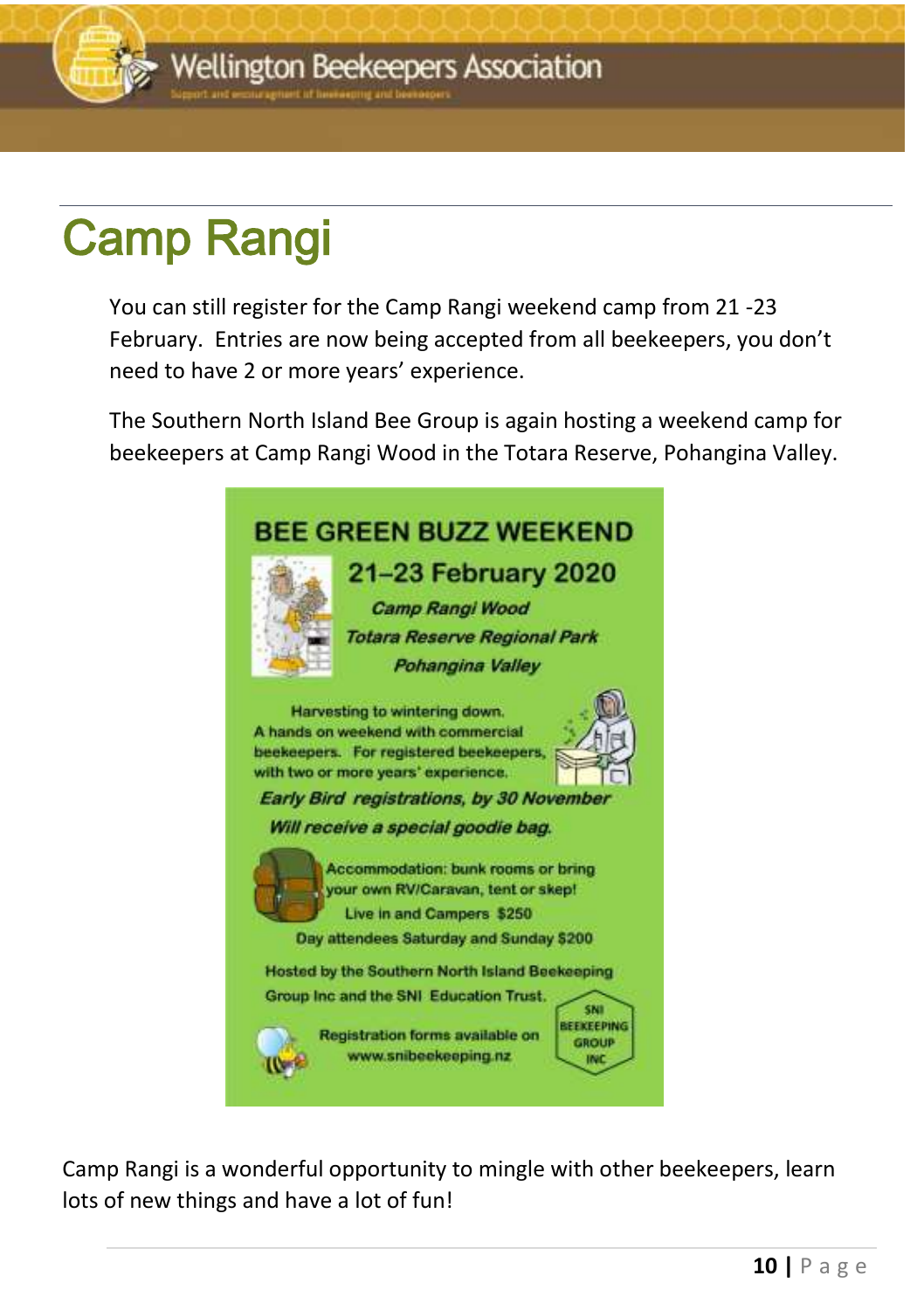# From the Librarian

I started beekeeping through the kindly encouragement of a neighbour and I am forever grateful for her introduction. I was hooked but rapidly grasped that there was more to placing I hive in my backyard and waiting to harvest honey. I loved everything about my bees so as a novice bee keeper, with limited knowledge/skill and a couple of failures under my belt (together with the successes), I joined the Wellington beekeeping Club to absorb as much information as possible and broaden my knowledge/skills.

Librarian was a natural progression. Wow free access to endless reading material. Reading is one thing. Writing reviews is another. I would not know a noun from an adjective. But I wish to encourage other members to use the library. The committee has agreed to the purchase for new library books so do come to the table at meetings to check out what is available. New books will be available from March.

**Book Reviews.** I thought it was long overtime that I kept to my promise of a monthly published book review. I will review a book from the Library, plus one other bee related book.

Each book will be given a sting rating  $\frac{1}{2}$  from one to five. One being the

poorest and 5 being a must read. Please this is no reflection of the club but my personal opinion and I hope it will generate some conversations. Happy reading.

#### A Box of Bees

A collection of poetry by Emily Dobson. The poems give short easily digestible snippets in Emily's childhood with her beekeeping family in the Hawkes Bay, travel abroad and falling in love. I found the family topics of divorce, rape and misadventures disturbing. Although this form of narrative poetry isn't

<u>december 2016 newsletter</u>



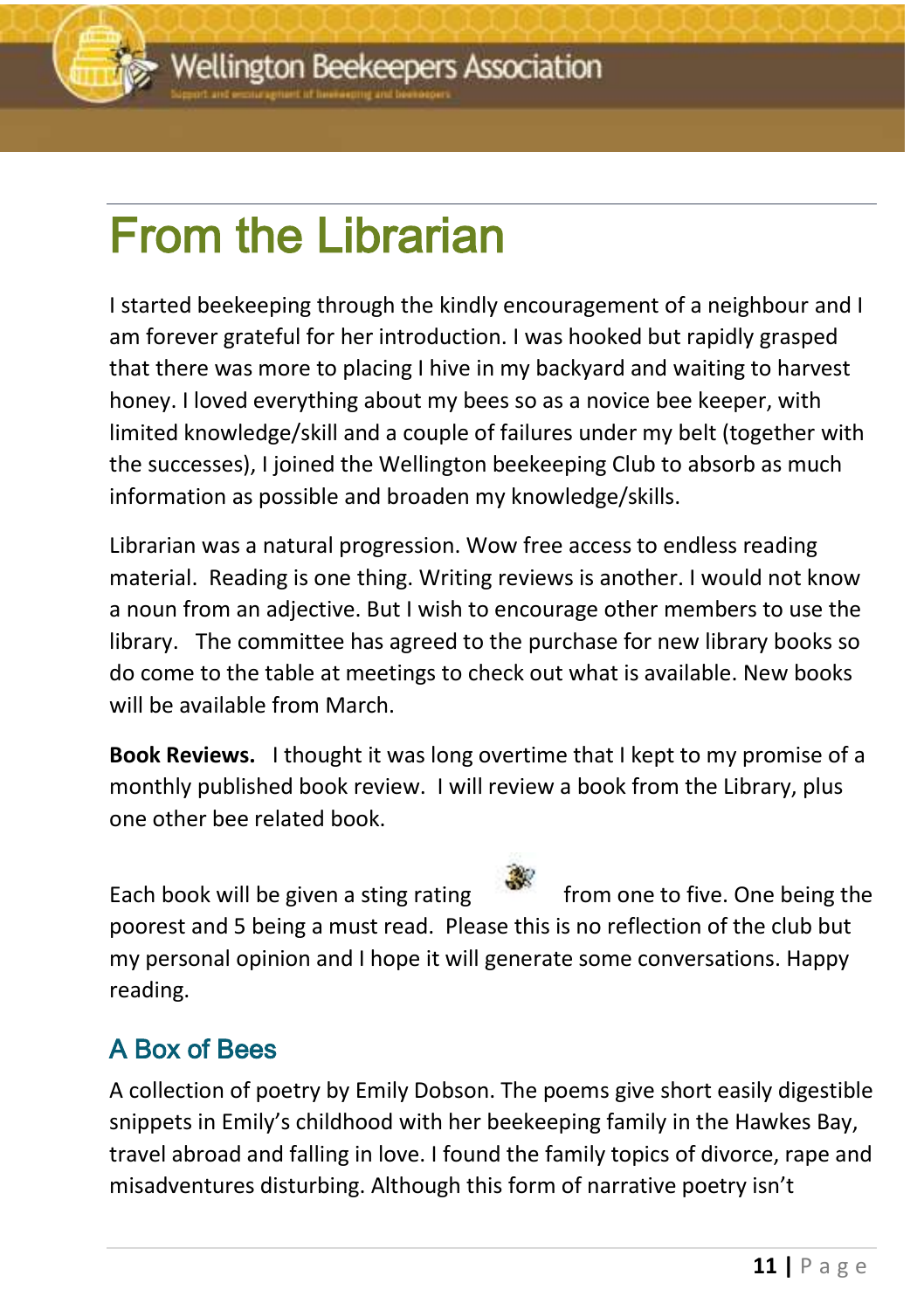

particularly to my taste, I did enjoy a few of the poems that stayed on natural ground of beekeeping subjects.

> *Into the big red plastic bucket, goes roller-dried, unsalted yeast,*

*industrial grade raw sugar, a special type of milk powder, water –*

*my father's protein mix for the bees building up their numbers in Spring.*

*Unless they have sufficient protein, The queen won't start laying.*

*The smell is sharp and the paste is thickly resistant –*

*Stirring the stuff with a wooden stick hurts my arms.*

From me 2 stings

#### Practical BEEKEEPING in New Zealand

4 th Edition 2011 by Andrew Matheson and Murray Reid.

This is not a Wellington Bee Club book but a book I have on my book shelf. It has been my bible. Yes, this is the book I most frequently refer back too. It has a wealth of practical information to all things New Zealand beekeeping related.

The information is detailed and comprehensive on all aspects of beekeeping from basic biology, hive equipment, NZ nectar and pollen sources/content, value charts, seasonal management guidelines, feeding, dividing, swarms,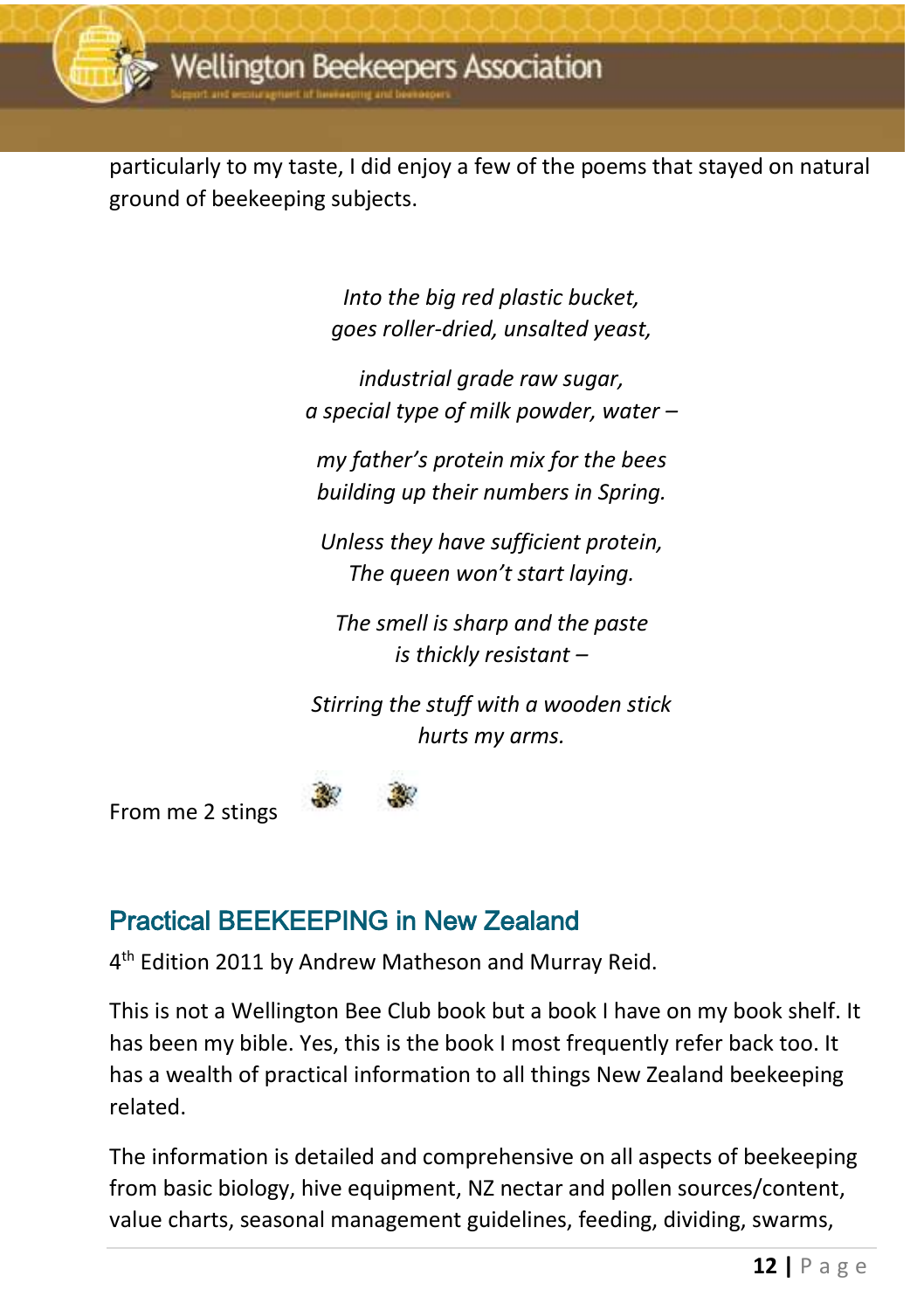

tips section at the back of the book with a selection valuable formulas. queen subjects, diseases. The list goes on. Particularly useful are the handy

It is an essential beekeeping book for New Zealand beekeepers of all levels and it should be part of your collection, beginner or experienced. There is the 5th Edition in publication which has been completely revised and updated with photos now in full colour.

Five Stings



Editor's Note: John Burnet (the Treasurer) has this book available for sale.

## In Case you Missed It…

Link below to a Radio New Zealand article from Nine to Noon on  $21<sup>st</sup>$  January where RNZ talks to David Cramp, an expert on bees and bee science. David is off to Tonga to support community initiatives to raise awareness of climate change and will use his beekeeping skills to do this.

[Tongan Farmers Get Beekeeping Boost](https://www.rnz.co.nz/national/programmes/ninetonoon/audio/2018730587/tongan-farmers-get-bee-keeping-boost) 

## What's coming up in March?

In March we will host Karin Kos, CEO of ApiNZ who will come and talk to us about the state of the beekeeping industry in New Zealand and what ApiNZ has been up to.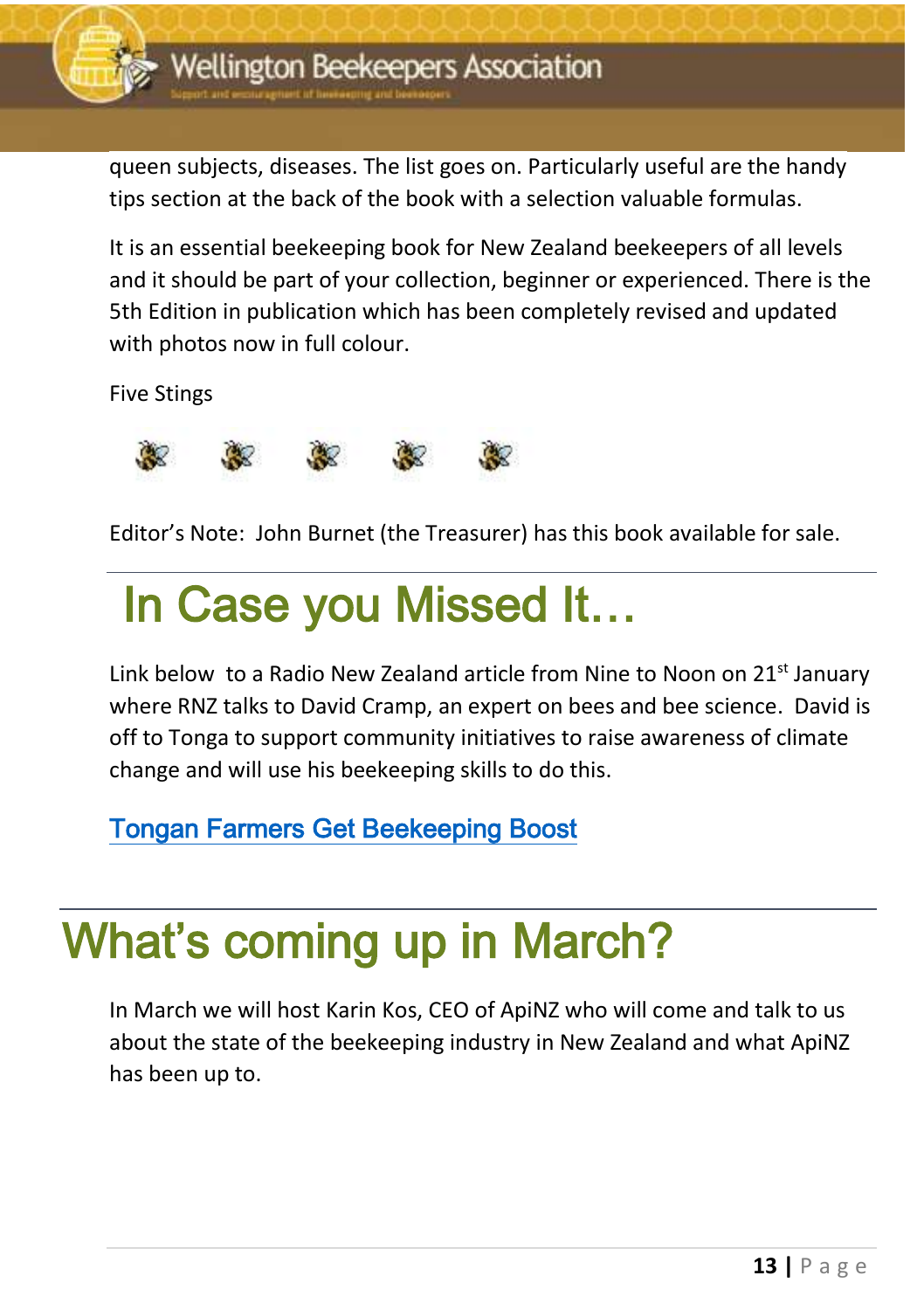## december 2016 newsletter<br>2016 newsletter Calendar of Regular WBA events

Please Note: This calendar outlines the general run of club events during the year, but is subject to change.

|                 | WBA Monthly meetings                                                                        |                                                    | <b>WBA Field</b><br>days                            | Workshops                                      | <b>Regional Events</b>                                                           | National<br>Events              |
|-----------------|---------------------------------------------------------------------------------------------|----------------------------------------------------|-----------------------------------------------------|------------------------------------------------|----------------------------------------------------------------------------------|---------------------------------|
|                 | <b>Beginners</b>                                                                            | Main                                               |                                                     |                                                |                                                                                  |                                 |
| When &<br>Where | JCC<br>6.45pm                                                                               | <b>JCC</b><br>7.30pm                               | Chartwell<br>Apiary<br>1st Sat after<br>the meeting | Wayne Wild's -<br>Wainuiomata<br>Dates tbc     | tbc                                                                              | tbc                             |
| Feb             | <b>Extracting honey</b>                                                                     |                                                    |                                                     |                                                |                                                                                  |                                 |
| Mar             | Legal regs - apiary<br>registration, council<br>regs, public relations<br>and tutin testing |                                                    | Take off<br>Honey and<br>Varroa<br>treatment        |                                                |                                                                                  |                                 |
| Apr             | Hive equipment                                                                              | <b>Honey</b><br>competition                        |                                                     |                                                | Southern North<br><b>Island Bee</b><br>Group field day<br>(location<br>variable) |                                 |
| May             | Acquiring bees,<br>working a hive and<br>handling bees                                      | <b>Gadgets and</b><br><b>Gizmos</b><br>competition | Wintering<br>down the<br>hives                      |                                                | Wellington<br><b>Better Home</b><br>and Living<br>Show                           |                                 |
| June            | Bee biology - castes,<br>colony behaviour and<br>roles, other bees                          |                                                    |                                                     |                                                |                                                                                  | APINZ<br>National<br>Conference |
| July            | No session (AGM)                                                                            | AGM                                                |                                                     | Hiveware<br>construction<br>and wax<br>dipping |                                                                                  |                                 |
| Aug             | Preparing for a new<br>season                                                               | Photo<br><b>Competition</b>                        |                                                     |                                                |                                                                                  |                                 |
| Sept            | Nectar and Pollen<br>sources                                                                |                                                    | Swarm<br>prevention                                 |                                                | Southern North<br><b>Island Bee</b><br>Group field day<br>(location<br>variable) | Bee<br>Awareness<br>Month       |
| Oct             | Pests and Diseases                                                                          |                                                    | Preparing for<br>the honey<br>flow                  |                                                |                                                                                  |                                 |
| Nov             | Finding bees and<br>harvesting honey                                                        |                                                    | Summer hive<br>management                           | Wax dipping                                    |                                                                                  |                                 |
| Dec             | No session (social<br>night)                                                                | <b>Mead</b><br>competition                         |                                                     |                                                |                                                                                  |                                 |